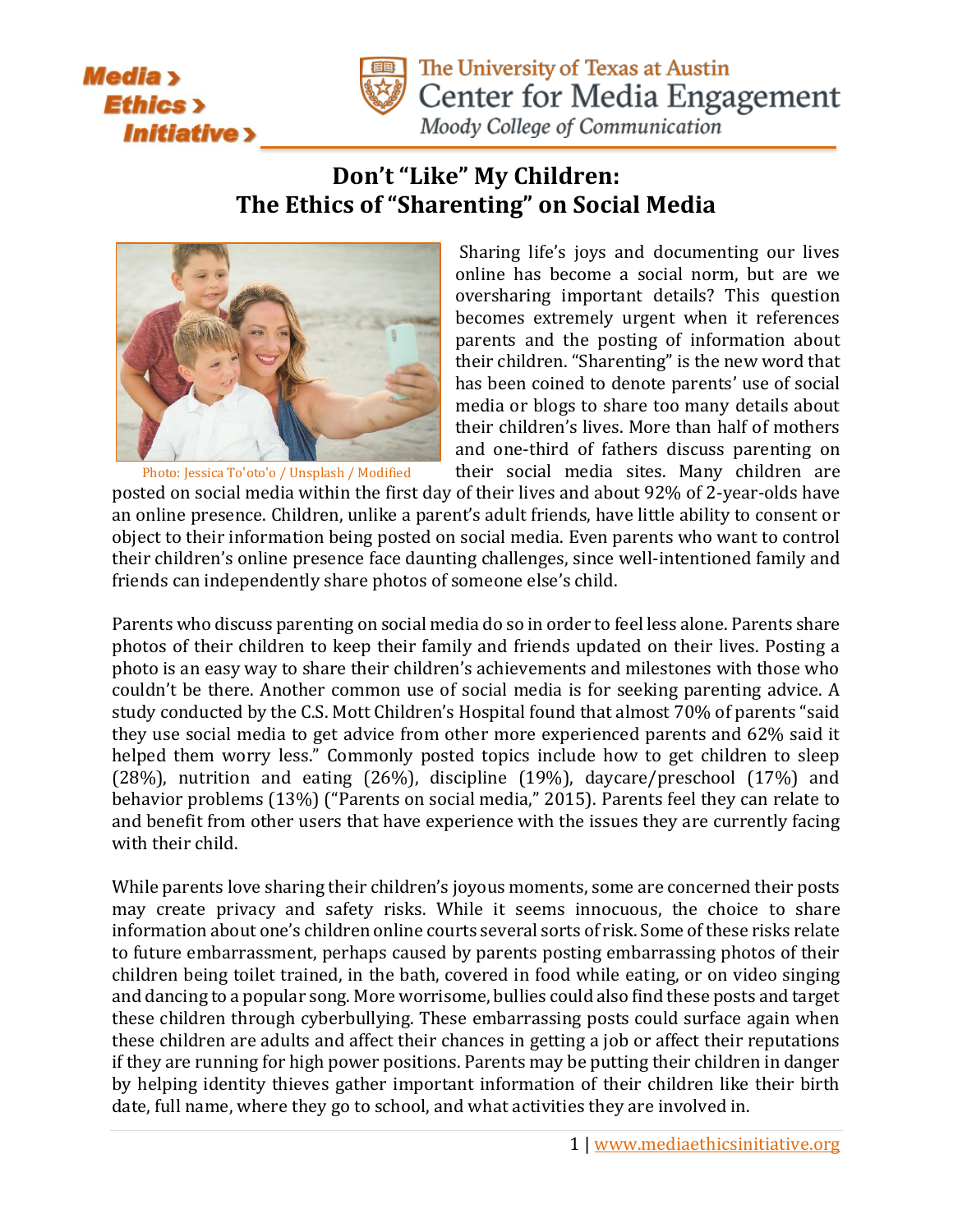

Moody College of Communication

An even darker worry connected to sharenting includes the new activity of "digital kidnapping," when an online stranger takes children's photos from their real parent's posts and shares them as the stranger's own children. A case of digital kidnapping occurred in Dallas where a mother found a New York man had been posting photos on Facebook of her daughter claiming that she was his daughter. She was unable to remove the photos because they are someone else's posts, so she reached out to Facebook. "They're telling me to report the pictures specifically, which I can't do because he blocked me," she said. "The only way I can report anything is by reporting his whole profile." Copying and posting the pictures that others publically share isn't technically illegal, however, and when she reported the profile to Facebook their response was that the profile met community standards.

In the brave new social media world animated by daily sharing, how far should proud parents go in attempting to hide their children from the digital light of day?

## **Discussion Questions:**

**Media** >

**Ethics** 

**Initiative >** 

- 1. What are the ethical values and interests in conflict in the debate over "sharenting?"
- 2. Is there a way to share information about your children *and* avoid the risks associated with sharenting?
- 3. If many parents share such information about their children, does this lessen the ethical concerns with any given parent sharing such information about their children?
- 4. How can social media companies act ethically when it comes to protecting the privacy of minors on their platforms?

## **Further Information:**

Lucia, Andrea, "Child Digitally Kidnapped by Man Posing as Father." *CBS Dallas/Fort Worth,* July 8, 2015. Available at: [https://dfw.cbslocal.com/2015/07/08/mothers-daughter-digitally-kidnapped](https://dfw.cbslocal.com/2015/07/08/mothers-daughter-digitally-kidnapped-by-man-posing-as-father/)[by-man-posing-as-father/](https://dfw.cbslocal.com/2015/07/08/mothers-daughter-digitally-kidnapped-by-man-posing-as-father/)

Beeston, Ariane, "The pros and cons of 'sharenting': what parents need to consider when posting about their kids online." *Essential Kids*, October 27, 2016. Available at: [http://www.essentialkids.com.au/life/technology/the-pros-and](http://www.essentialkids.com.au/life/technology/the-pros-and-cons-of-sharenting-what-parents-need-to-consider-when-posting-about-their-kids-online-20161027-gscplb)[cons-of-sharenting-what-parents-need-to-consider-when-posting-about-their](http://www.essentialkids.com.au/life/technology/the-pros-and-cons-of-sharenting-what-parents-need-to-consider-when-posting-about-their-kids-online-20161027-gscplb)[kids-online-20161027-gscplb](http://www.essentialkids.com.au/life/technology/the-pros-and-cons-of-sharenting-what-parents-need-to-consider-when-posting-about-their-kids-online-20161027-gscplb)